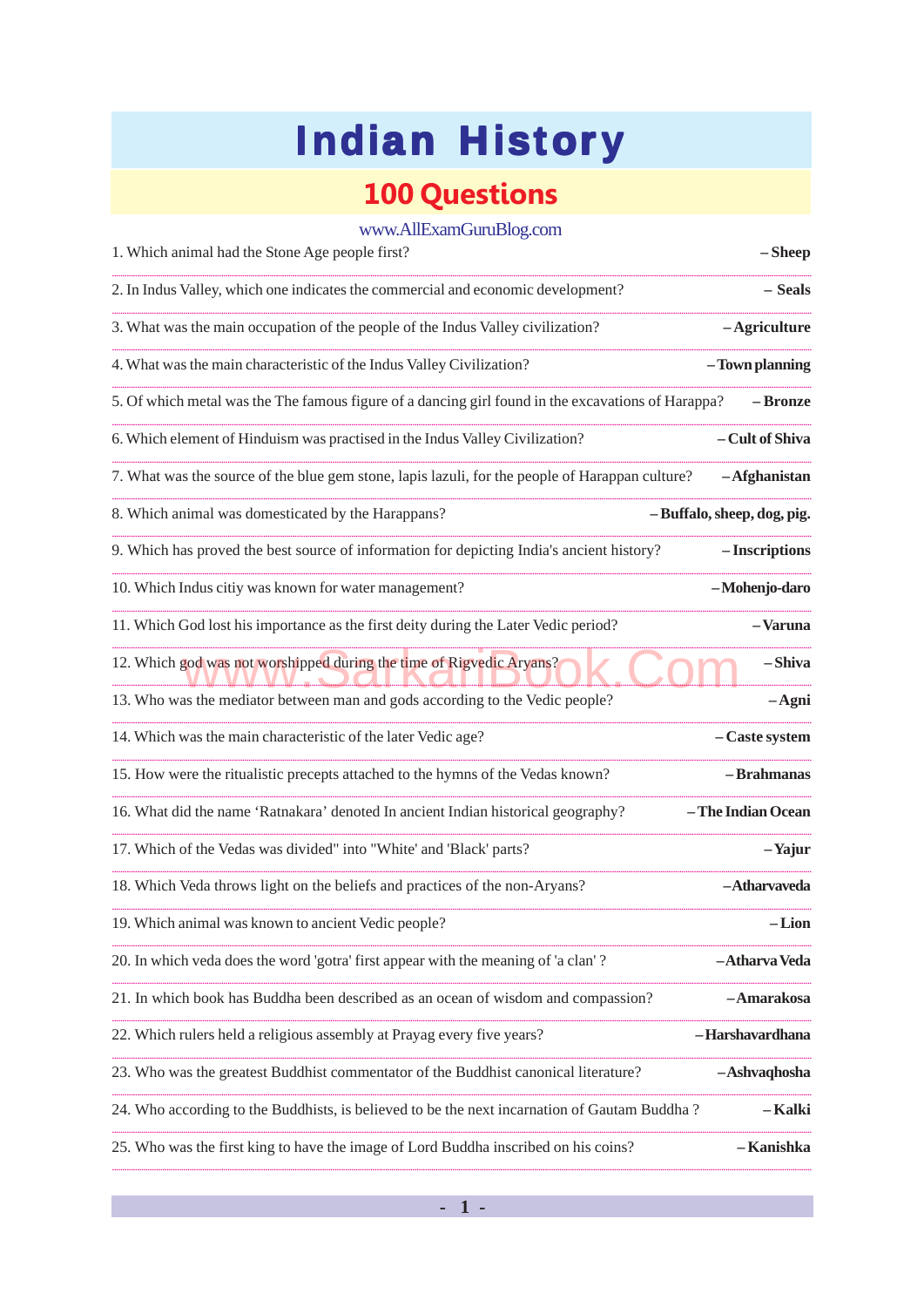## **100 Questions**

### www.AllExamGuruBlog.com

| 26. On which thing did the Buddhism and Jainism both give stress?                                                    | -Non-violence       |
|----------------------------------------------------------------------------------------------------------------------|---------------------|
| 27. In which language were the original Buddhist religious texts written?                                            | – Pali              |
| 28. In which religion extreme form of Ahimsa or non-violence is practised?                                           | – Jainism           |
| 29. Who was well-known patron of the Mahayana of Buddhism?                                                           | – Kanishka          |
| 30. Which are Tile earliest Buddhist literature that deal with the stories of the various birth of Buddha? - Jatakas |                     |
| 31. Who was the first monarch of Magadh kingdom In the sixth century B.C.?                                           | -Bimbisara          |
| 32. Who transferred his capital from Rajgir to Pataliputra?                                                          | -Udayin             |
| 33. In early ancient India, which was "the largest urban centre?                                                     | -Pataliputra        |
| 34. One the banks of which. river were Alexander and Porus involved in a grim battle?                                | $-Jhelum$           |
| 35. Tradition has it that By whom was Ajatasatru instigated to murder his father?                                    | -Devadatta          |
| 36. Which ancient Mahajanapadas was located on the bank of Yamuna?                                                   | -Vatsa              |
| 37. Who is said to have conquered the land between Arabian Sea and Bay of Bengal?                                    | - Bindusara         |
| 38. In which year did Ashoka the Great conquered Kalinga?                                                            | – 261 B.C.          |
| 39. Which historical source attributed to Megasthenese?                                                              | - Indica            |
| 40. Which region did not form the part of Ashoka's empire?                                                           | -Madras             |
| 41. By whom was the Mauryan dynasty was overthrown?                                                                  | - Pushyamitra Sunga |
| 42. Which language was used in the literature of Sangam period?                                                      | – Tamil             |
| 43. During the Sangam Age, Uraiyur was the capital of which rular?                                                   | - Cholas            |
| 44. Who were the first to establish trade contacts with the Roman empire?                                            | - Tamils            |
| 45. To which satvahana king is the Prakrit text 'Gatha Saptasai' is attributed?                                      | – Hala              |
| 46. Which ruler of India who ruled over territories in Central Asia beyond the Pamirs?                               | – Kanishka          |
| 47. Which script of ancient India was written from right to left?                                                    | – Kharoshti         |
| 48. The King Kanishka held a great Buddhist Council under whose presidentship?                                       | – Vasurnitra        |
| 49. Which Gupta ruler had led a campaign to the south and was an expert 'Veena' player? - Samudragupta               |                     |
| 50. Who is credited with the invention of Algebra?                                                                   | -Aryabhatta         |

 $-2-$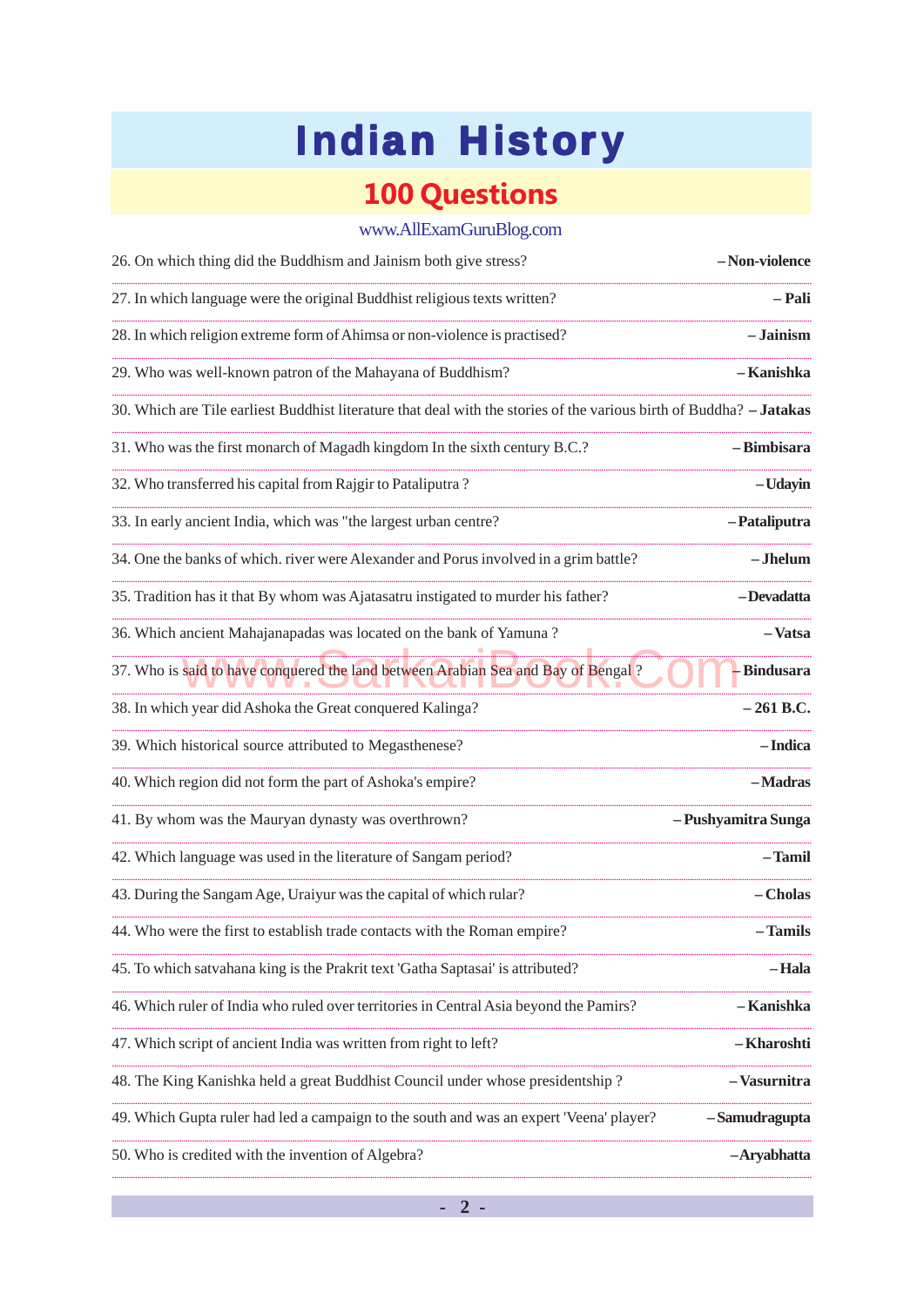### **100 Questions**

### www.AllExamGuruBlog.com

| 51. In which period were the foreigners absorbed in large number in the Indian society?                          | -The Gupta Period  |
|------------------------------------------------------------------------------------------------------------------|--------------------|
| 52. By whom was the All India Muslim League founded?                                                             | -Agha Khan         |
| 53. During the Gupta period which place was not a seat of learning?                                              | -Vaisball          |
| 54. Who anticipated Newton by declaring that all things Gravitate to the earth?                                  | -Brahmagupta       |
| 55. Who has been called the 'Napoleon of India'?                                                                 | -Samudragupta      |
| 56. Which ports handled the north Indian trade during the Gupta period?                                          | -Broach            |
| 57. Which Gupta king is famous for his courageous stand against the Hunas?                                       | -Skanda Gupta      |
| 58. which literary figure of the Gupta Age is given the title of 'Indian Shakespeare'?                           | -Kalidasa          |
| 59. Which ruler of southern India were the contemporaries of kings of the Gupta empire?                          | -Vakatakas         |
| 60. Hieun Tsang, the Chinese pilgrim, visited India during which reign?                                          | -Harshavardhana    |
| 61. Which was the lowest unit of Chola administration?                                                           | -Valanadu          |
| 62. The famous bronze image of Nataraja is a fine example of which art?                                          | – Chola art        |
| 63. By which rular was the new element of 'Gopuram' encouraged in temples of South India?                        | – Cholas           |
| 64. The images of which deities are in the temple of Angkorvat?                                                  | -Hindu deities     |
| 65. The Khajuraho shrines built by Chandella rulers are dedicated to which god?                                  | - Vishnu and Shiva |
| 66. Which was the dynasty that succeeded the Chalukyas in Western India?                                         | - Rashtrakutas     |
| 67. Which Tomar ruler is credited to have established Delhi?                                                     | -Anangpal          |
| 68. Who gave a detailed acount of Nalanda University?                                                            | -Hiuen Tsang       |
| 69. In India, who was the first to put forward the theory that the earth revolves round the sun?                 | -Aryabhatta        |
| 70. Which was a Pala Ruler who was raised to the throne by different sections of people?                         | $-Gopala$          |
| 71. Where is Greeco-Roman influence in Indian art found?                                                         | – Gandhara         |
| 72. In the context of the reign of Guptas and their successors, what is Vishti'?                                 | -Forced labour     |
| 73. Who Cholas was defeated by Krishna-Ill of Rashtrakutas?                                                      | – Parantaka-I      |
| 74. which Sultan of Delhi has been described by the historians as the 'mixture of opposites'? - Muhammad Tughluq |                    |
| 75. Who was the first and the last woman ruler of Delhi?                                                         | – Razia Sultan     |

 $-3-$